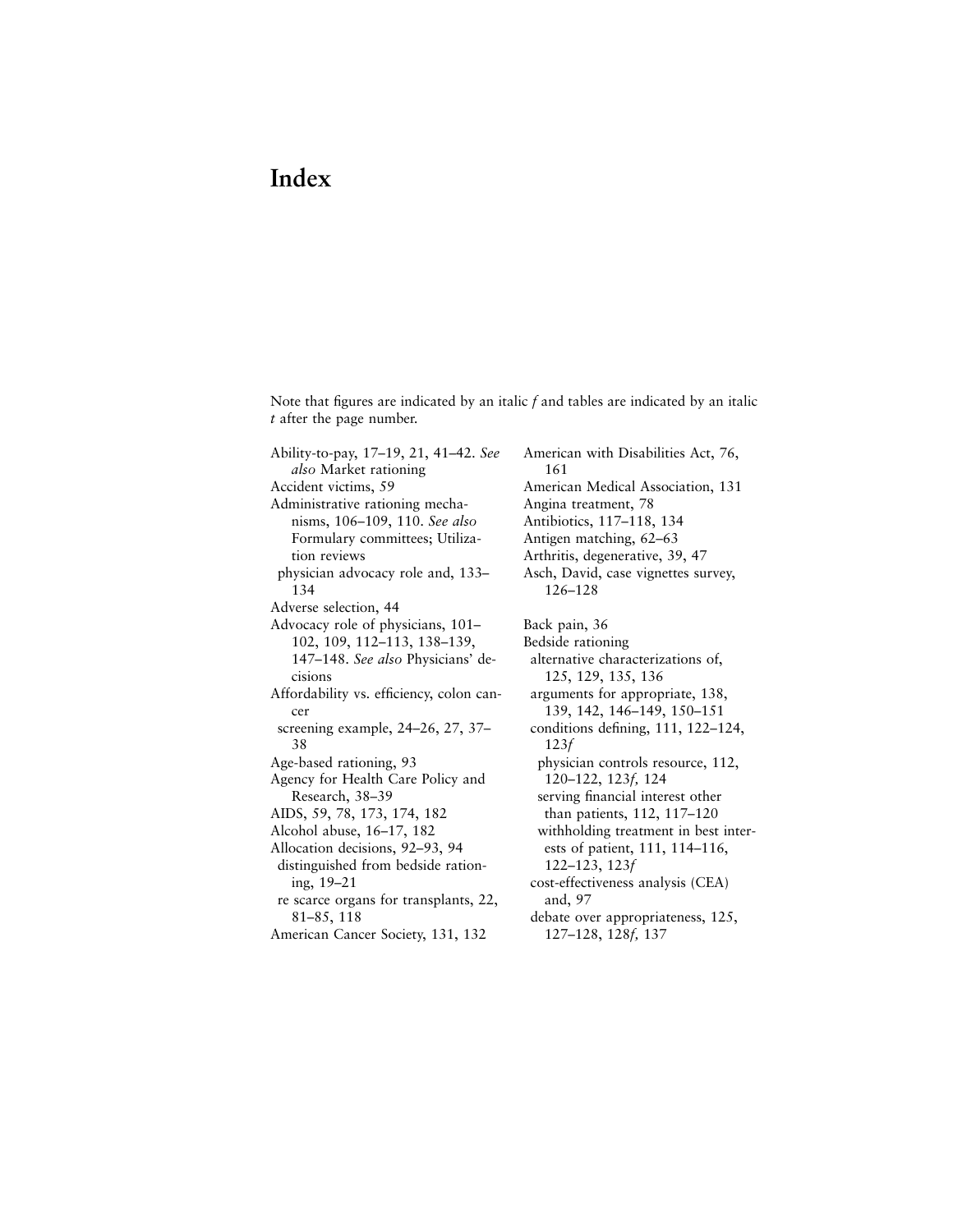Bedside rationing (cont.) discriminatory potential, 103–104, 110 external standards or agents and, 130–133, 176–177 moral values and, 101, 102, 144– 145, 146-147 physician-patient relationship and, 102–103 physicians' advocacy role and, 101– 102, 109, 112–113, 138–139, 147–148 physician training in, 103, 109, 118, 143–144, 178 traditional prohibitions against, 99– 100 whether savings benefit patients, 105, 110, 112, 117–120, 123*f,* 123–124, 130, 145–146 (*see also* Patient care vignettes) Bioethics group members study (Ubel), 79–81 Blood products, 179–180 Blood test study, 93 Calabresi, G., and P. Bobbit (1978) *Tragic Choices,* 20–21 Callahan, Daniel, 32 Cancer. *See* Cervical cancer screening; Colon cancer screening Capitation payments, 107, 109, 120, 177 Certificate of need laws, 106 Cervical cancer screening, 5–6, 131, 141–142 Cervical cancer screening vignette (Ubel), 126–128, 128*f* Children, illnesses affecting, 56 Cholesterol-lowering drugs, 100, 180 Cigarette smokers, 85 Cleft lips, patients with, 59 Clinical pathways, 107, 108, 109 Clinicians advocacy role, 101–102, 109, 112–113, 138–139, 147– 148. *See also* Physicians' decisions

decisions "Closed systems," 130 Clot-busting drugs, 112 Coby Howard story, 3–4, 18, 22, 46 Colon cancer screening, 23, 24–26, 37–38, 141 vignette studies, 79–81, 81*f,* 87–91, 88*f,* 90*f* Colon cancer screening vignette (Ubel), 79–81, 81*f,* 87–91, 88*f,* 90*f* Community values on health care rationing. *See* Public's health care priorities Computer reminder systems, 108 Consumer choices, 48 Contrast agents, 120, 129–130 Copayments, patient, 42–43, 144 Cosmetic surgery, 26–27, 29, 56, 59 for breast reconstruction, 58 Cost-benefits analysis (CBA), 67-68 Cost containment, 3, 11, 30, 37, 183. *See also* Allocation decisions budgeting, 177 considering costs is not necessarily rationing, 114–116, 121, 135–136 price reduction, 37–40 public preference for, 57, 67 wasteful practice elimination, 11, 37–40, 115 Cost-effectiveness analysis (CEA), 1, 3, 40, 46, 55–56, 160, 172. *See also* QALY (Quality-adjusted lifeyear); Utility assessment bedside rationing and, 100–101, 151 discriminatory aspects, 76–78 favoring present over future benefits, 158-161, 160f the future of, 153, 171–174, 181– 183 incorporating societal values (proposed), 157, 161, 163*f,* 163–168, 165*f*

Clinicians' decisions. *See* Physician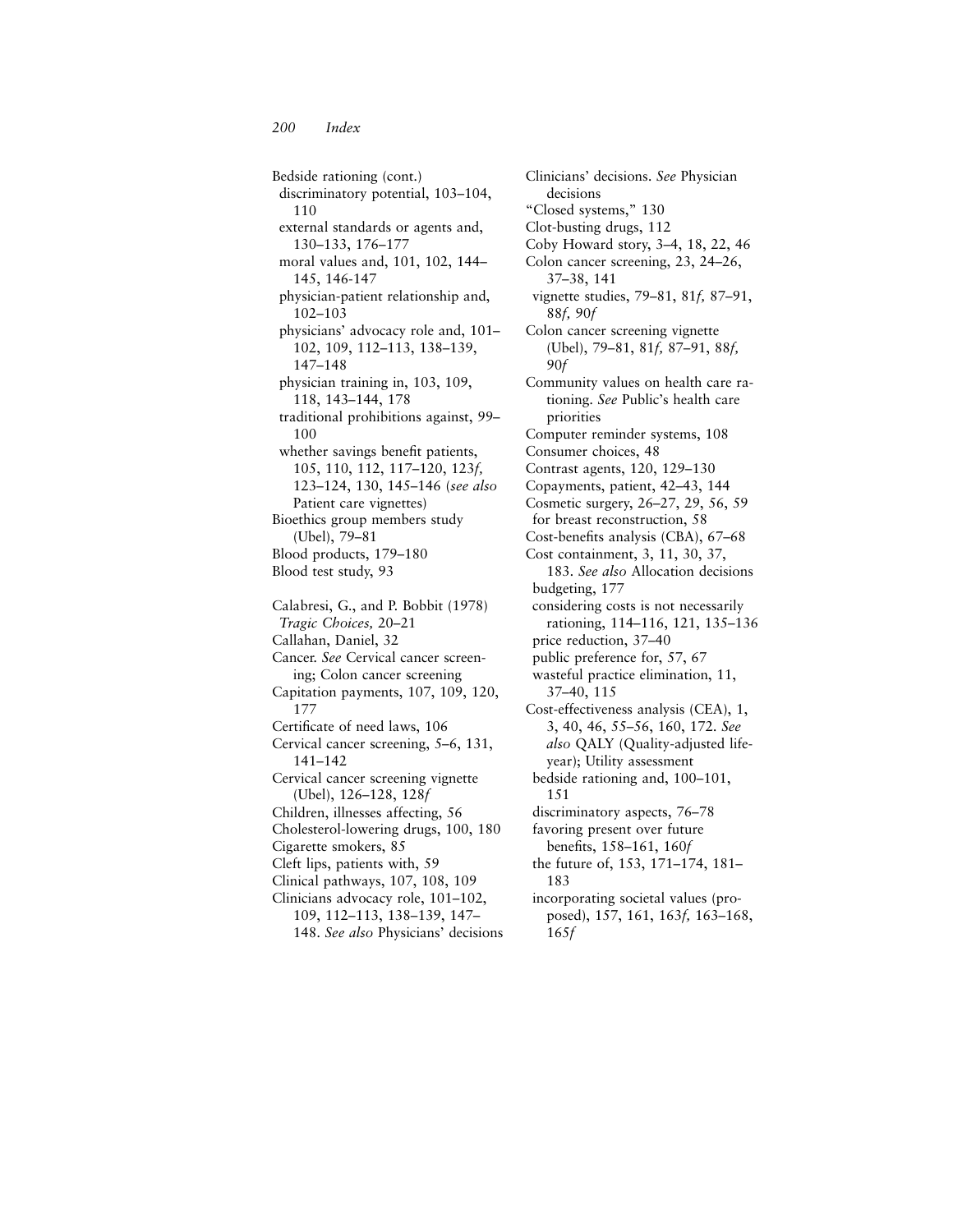Oregon Medicaid Program's experience with, 4–5, 6, 7–10, 33, 46, 47, 52, 53, 75, 161 positive values of, 5–7, 159–161 public rejects as sole allocation method, 85, 94 undervaluing public's priorities, 35*t,* 47–50, 53–56, 55*t,* 55–56, 85, 155, 156, 172, 178 Cost of health care, 39–40, 145, 146 health insurance impacting, 32 technology driving, 32–33 Critical care professionals study, 56, 57 CT scans, 130–131 Diabetes, 134, 173 Diagnostic tests. *See* Screening tests Disability-levels scale, 70–71, 71*f* Disabled persons cost-effectiveness analysis and, 85, 156, 161–163, 162*f,* 163*f,* 178 public's preference for nondiscrimination against, 76–77, 77*f* Discretionary services, noncoverage of, 42–43, 45 Discrimination against chronically or seriously ill people, 85, 156, 178 against disabled people, 85, 156, 161–163, 162*f,* 163*f,* 178 against minorities, 62–63, 85, 103– 104, 182 bedside rationing and, 103–105, 110 cost-effectiveness analysis and, 76– 78, 161, 178 public views against, 76–78, 77*f,* 85, 161 Distributional equity. *See* Equity, distributional Domestic violence screening, 142 Drugs, new, 106, 114–115, 173–176 Economic rationing. *See* Market rationing

Eddy, David, xiii–xiv, 126

Efficiency. See Health utility maximization Emergency treatment, 28 Equity, distributional difficulty in measuring, 86–88, 169– 171 vs. efficiency, 78–85, 79–81, 81f, 86, 88*f,* 89–91, 90*f* population covered (entire vs. partial), 87–88, 89–91, 90*f* public preference for, 78–79, 85, 156 redistribution schemes and, 86 withholding existing treatments and, 86 Evans, Roger, 19–21 Expert panels, 24, 26 Explicitness vs. implicitness in defining rationing, 1, 10, 13, 14*f,* 15*f,* 16–19, 17*f,* 29, 75*t* limiting services and, 122, 176–177 of Oregon Medicaid program's list, 10, 19, 100 Fairness, 67, 94. *See also* Discrimination; Equity, distributional public views of, 85–86 unwillingness to abandon patients, 92–93 False positive results, 116 Feedback mechanisms, 107, 108, 109 Fee-for-service reimbursement, 109, 139, 140 Fertility treatment, 59 "First-order" and "second-order" decisions, 20–21 Formulary committees, 105–106, 119, 121, 147–148 Fowler, E. J. et al., rating study, 58– 59 Framing effects, 91, 93 Free market allocation of health care. *See* Market rationing "Futility" debate, 178–179 "Fuzzyness" or confusion, 12, 22, 29*f*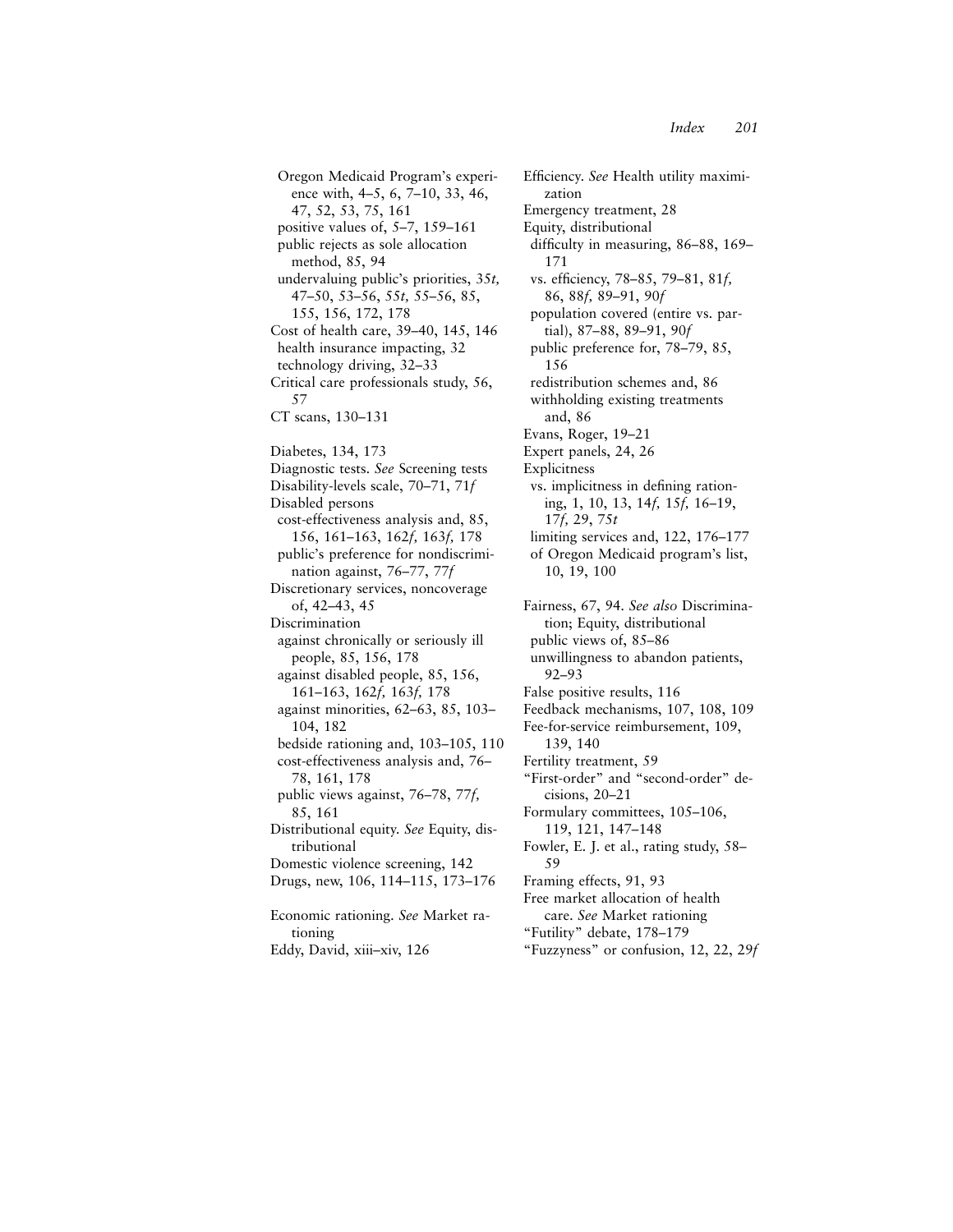*202 Index*

Gene therapy, 38 Greed, 120 Hadorn, David, 75–76 and Robert Brook, 23, 24–26 Hastings Center, 32 Health care decisions, 74, 93. *See also* Physicians' decisions as "tragic choices," 20–21 Health care industry. *See also* Insurance companies; Managed care organizations; Medical institutions; Physician group practice labor intensive, 38 salary-based systems, 140 Health care rationing. *See also* Bedside rationing; Cost-effectiveness analysis (CEA); Market rationing debate over necessity of, 33–34, 35, 173 defining, 2, 11–12, 28–30, 29f distinguishing between necessary and beneficial treatment, 24-30, 29*f* explicit vs. implicit definitions, 1, 10, 13, 14*f,* 15*f,* 16–19, 17*f,* 29, 75*t* "fuzzyness" or confusion in, 12, 22, 29*f* politics and, 11–13 problems with restrictive definitions, 16, 19, 22, 24–28, 28 whether including nonhealth care products, 34–37 withholding beneficial or discretionary treatment, 15*f,* 23, 42– 43, 45 withholding necessary treatment, 13–14, 14*f,* 15*f,* 24*f* withholding scarce vs. non-scarce resources, 13, 14f, 15*f,* 19–22, 20*f,* 23–24, 81–82, 118, 121–122 the future of, 153, 173–174, 181– 183 global rules vs. bedside rationing, 147–150

viewed as a necessity, 3, 4, 5, 31, 33–37 Health care treatment. *See* Treatment (medical) Health utility maximization, 55–56, 78–79, 85. *See also* Cost-effectiveness analysis (CEA); Utility assessment Heart conditions and treatments artificial hearts, 38 congestive heart failure, 22–23, 180 coronary screening tests, 129–130 heart attack, 112 heart bypass surgery, 19, 108 heart pain (angina), 78 HIV infection, 59, 78, 173, 174, 182 Howard, Coby, 3–4, 18, 22, 46 Hypertension, 114 Hysterectomy, 37, 108 Illness, nature of, 57. *See also* Severity of illness; *and by disorder* Implicitness, 113. *See also* Explicitness cost-effectiveness as implicit rationing, 125–129, 134–134 vs. explicitness in defining rationing, 1, 10, 13, 14*f,* 15*f,* 16–19, 17*f,* 29, 75*t* Information on health care options, 44–45, 135 Informed consent, 181 Innumeracy, 91–92 Insurance companies, 44, 91. *See also* Insurance, health; Reimbursement decisions; Third-party payers; Utilization reviews case managers, 106 Insurance, health. *See also* Discretionary services; Insurance companies; Moral hazard; Uninsured or underinsured people basic benefits packages, 27, 174 benefits of risk-spreading, 41–42, 43 impacts on cost of health care, 32

linking with employment, 21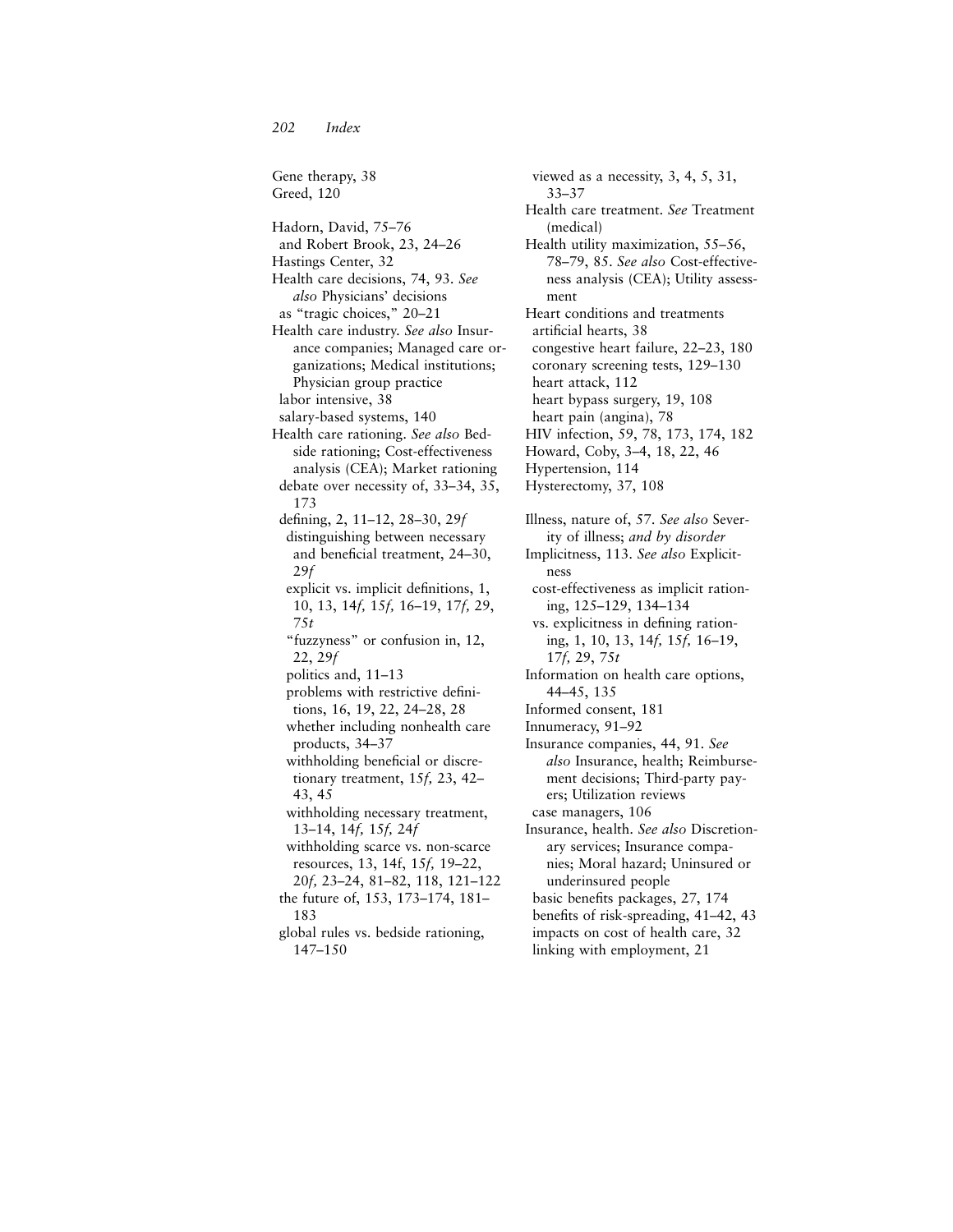risk-sharing leads to excess demand, 31, 40 uninsured or underinsured people, 28, 39 Insurance study (Rand), 42–43 Intensive care (ICU) treatment, 178– 180 public's prioritizing of, 179 Justice, theories of, 70, 94 Kahneman, D. and C. Varey, pain pills (follow-up) study, 86, 89 Kidney transplants, 22, 62–63 Krebs cycle, 178 Laboratory tests. *See* Screening tests Language. *See* Linguistic factors Life saving interventions, 45, 55 cost-effectiveness undervaluing, 35*t,* 178 public's prioritizing of, 55, 76–78, 77*f,* 156, 179 refusing, 178–179 treatment outcomes (anticipated) and, 77*f* Linguistic factors, 21, 62, 73–74, 74*t,* 125, 129 alternative terms for physicians' decisions, 125, 129, 135, 136 Liver transplants, 16, 22 Longevity, 36 Loewenstein, George, transplant study, 82–85 Mammography testing standards, 132–133 Managed care organizations, 21–22, 138. *See also* Reimbursement decisions Market rationing, 17–19, 21, 48– 49 health care based on ability-to-pay, 17–19, 21, 41–42 Mathematics of measurement. *See also* QALY (Quality-adjusted life-

year); Studies on health care priorities innumeracy, 91–92 Krebs cycle, 178 measurement errors, 168–169, 169*f* multiplicative intransitivity, 168– 169, 169*f* the QALY trap, 161–163, 163*f,* 163–168, 164*f,* 165*f* random distribution and, 87–88 Medical advances cost of health care and, 32–33, 175– 176, 181 new drugs, 106, 114–115, 173–176 new technologies, 32–33, 106, 107 Medical care. *See* Treatment (medical) Medical institutions. *See also* Thirdparty payers formulary committees, 105–106, 119, 121, 147–148 Medical utilitarianism, 67–68 *Meno, The* (Platonic dialogue), 12–13 Mill, John Stuart, theory of utilitarianism, 68 Moral hazard defined, 40-41 insurance risk-spreading as, 31, 40 restaurant check-sharing example, 31 ways of reducing, 40, 105 (*see also* Insurance, health) choosing plans at time of enrollment, 43–46 eliminating health insurance, 41–42 not covering discretionary services, 42–43 Moral values, 67, 70, 78. *See also* Value judgements bedside rationing and, 101, 102, 144–145, 146–147 cost-effectiveness analysis (CEA) and, 67, 69 debates over, 10, 29, 183 MRI scanners, 20, 121–122, 130–131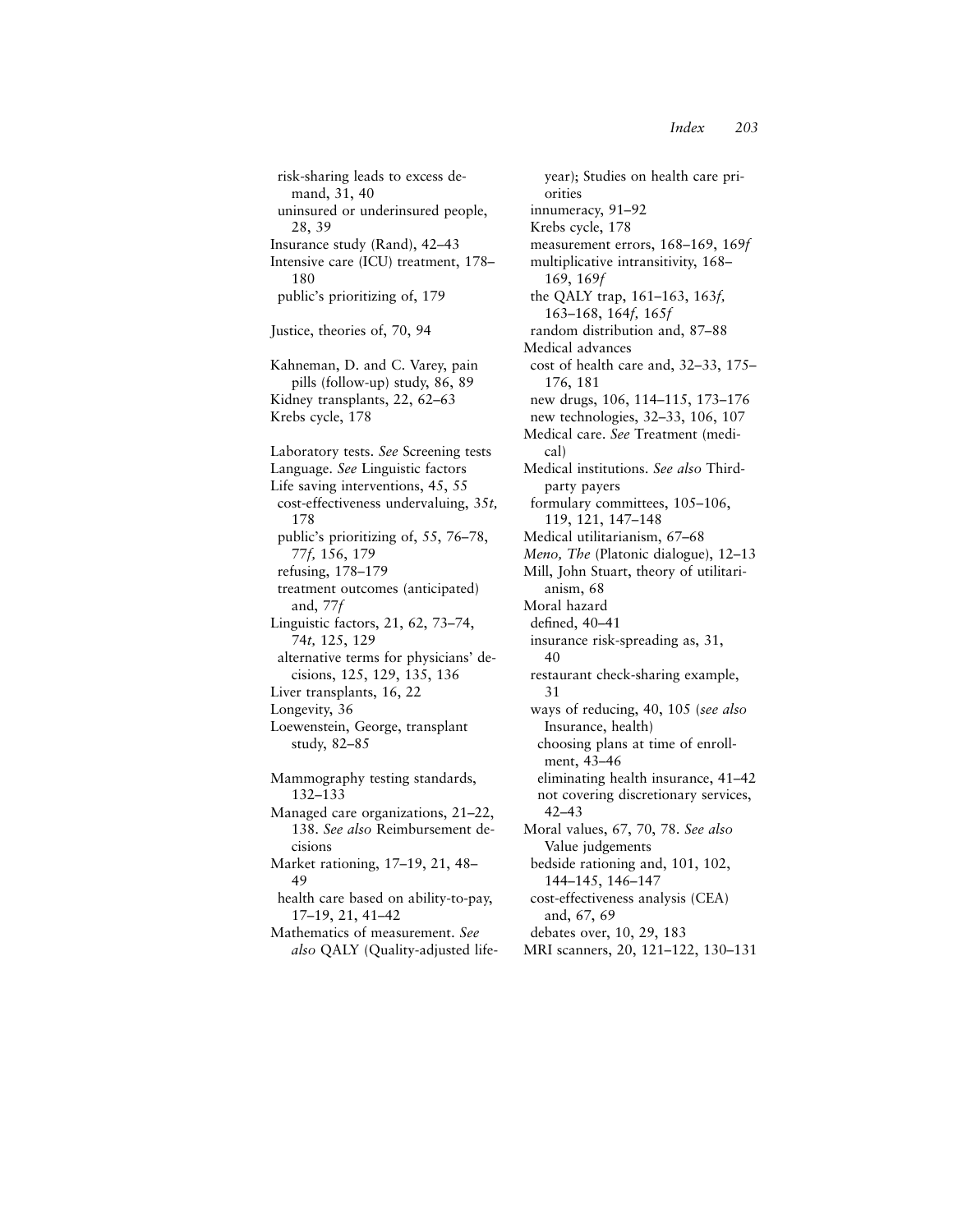"Multiplicative intransitivity," 168– 169, 169*f. See also* Mathematics of measurement Narratives. *See* Patient care vignettes National Cancer Institute, 132–133 Noneconomic rationing, 117–118 Nonhealth care products affecting health, 34–37 Nord disability-levels scale, 70–71, 71*f* Nord, Eric, study of public values, 70–73, 71*f,* 74*t*. *See also* Philadelphia jurors survey Older patients, 93 Oregon Medicaid Program, 11, 56– 57, 107, 149 bone marrow transplants not funded, 3–4, 18, 22, 46 experience with cost-effectiveness analysis (CEA), 4–5, 6, 7–10, 33, 46, 47, 52, 53, 75, 161 explicitness of rationing system, 10, 19 Organ allocation survey (Ubel), 82– 85 Organizational context, 180–181 Out-of-pocket costs, 105, 118–119, 181 copayments, 42–43, 144 Pain pills study, 85–86 follow-up study, 86, 89 Pap smears. *See* Cervical cancer screening Paraplegia, 76–78, 77*f,* 161–163, 162*f,* 163*f* Patient care vignettes alcoholic needs transplant (socially undesirable behavior), 16–17 Andrea's allergy (out-of-pocket expenses), 118–119 blood test for Mr. Thrifty (expensive testing), 144

brain tumor (standards of care), 130–131 case vignettes survey (Asch), 126– 128 colon screening for Mr. Williams (cost of tests), 126 coronary problem of Mr. Stevens (cost of testing materials), 129– 130 heart transplant dilemma, 67, 68–69 high cholesterol of Ms. Corell (trying inexpensive drugs first),  $135-$ 136 hypertension of Mr. Nye (old vs. new drug), 114–115 Joe's heart attack (cost of drugs), 112 knee surgery for Mrs. Glenn ("best" or satisfactory care), 135 Mr. Jordan wants a PSA test, 115– 116 Pap smear for Mrs. Jordan (testing protocol), 126 Peace Corps volunteer and murderer (medical ethics), 67 rectal exam for Mr. Jones (test protocols), 132 reflux problem of Ms. Lavedan (external rules), 133 reflux problem of Ms. Lavedan revisited (cost containment), 134 "soft indication" for MRI screening (Mr. Dylan), 121–122 urinary infection of Mrs. Baron (plain vs. broad spectrum antibiotic), 117–118 urinary tract problems of Mr. Olsen (cost of testing materials), 120 Patient-doctor relationship. *See* Physician-patient relationship Patients' decisions ability-to-pay and, 17–19, 21, 41–42 adverse selection and, 44 copayments, 32, 42–43, 144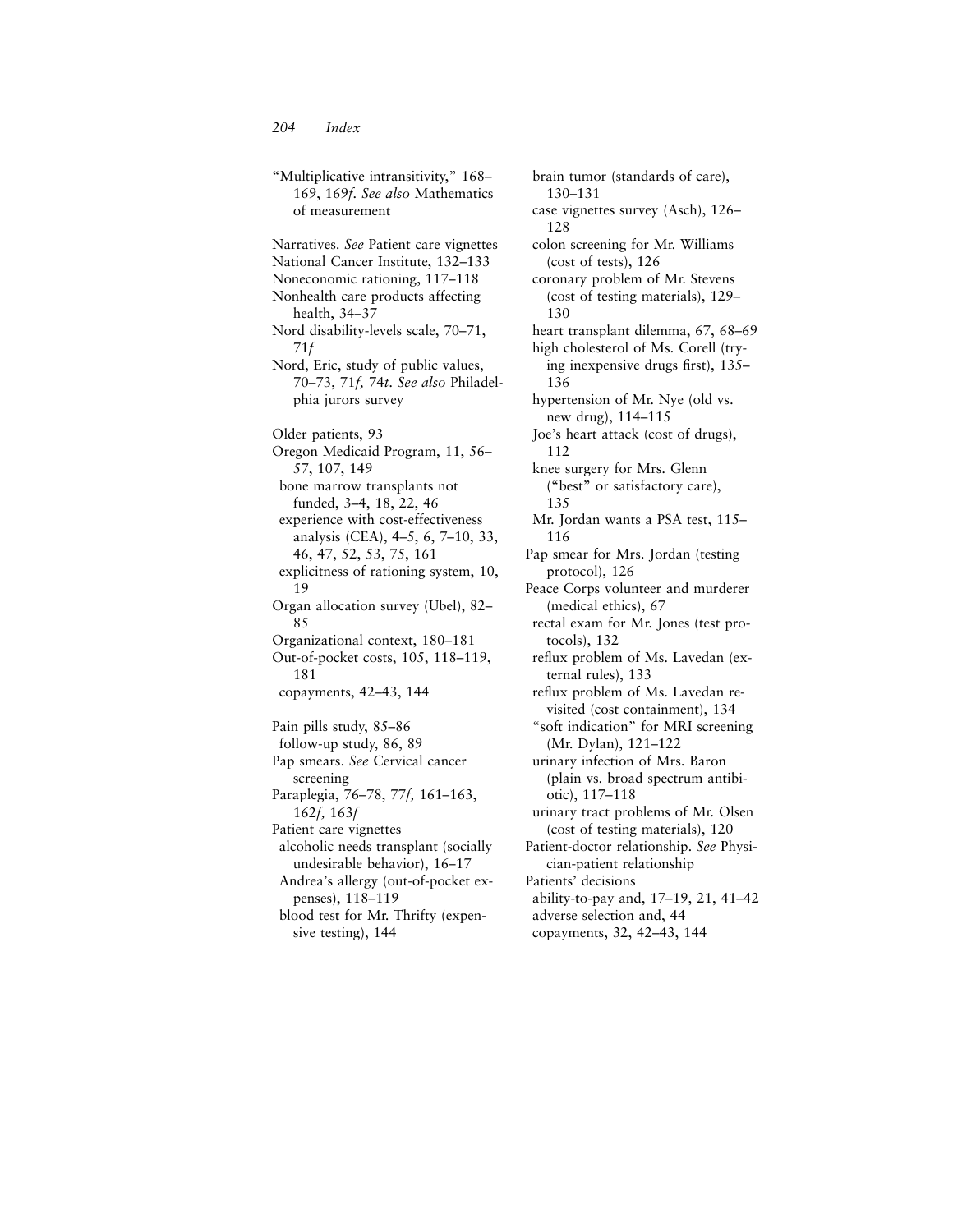out-of-pocket costs and, 105, 118– 119, 181 voluntary rationing, 93, 119 Patients' interests, 30, 134–135, 144– 145 evaluating treatment from perspective of, 116 whether rationing savings benefit, 105, 110, 112, 117–120, 123*f,* 123–124, 130, 145–146 withholding treatment that would be, 111, 114–116, 122–123, 123*f* Patients' knowledgeability, 44–45, 135 Pediatric care, 21–22 Person trade-off method (PTO), 165, 168–169 PET (positron emission tomographic) scans, 44 Pharmaceuticals. *See also by individual drug* expensive vs. inexpensive drugs, 114–115, 117–119, 121, 135–136 formulary committees determining, 105–106, 119, 121, 147–148 new drugs, 106, 114–115, 173–176 Philadelphia jurors survey (Ubel), 73– 74, 74*t* Physical therapy, 36 Physician decisions, standards of care and, 130–131 Physician group practice, 155 Physician-patient relationship, 22, 143. *See also* Patients' decisions; Patients' interests; Physicians' decisions trust factor, 102–103, 139–143 Physicians' decisions, 22, 95. *See also* Bedside rationing administrative hoops and, 133–134 advocacy role, 101–102, 109, 112– 113, 138–139, 147–148 alternative terms for, 125, 129,

degree of control over resources, 112, 120–122, 123*f,* 124 external rules and, 133–134 legal protection for, 131 medical vs. value judgements, 127– 128, 128*f* Physician training, 103, 109, 118, 143–144, 178 Plato, 12–13 Political processes, 49–50 in defining health care rationing, 11–13 revealing community values, 48 Populations entire vs. partial coverage of, 87– 88, 89–91, 90*f* statistical groups vs. individuals, 35– 36, 92–93, 180 Practice guidelines, 107–108 Preventive care, public preference for, 57, 72 Preventive Services Task Force, U.S., 132 Price reduction, 37–40 Prognosis. *See* Treatment outcomes Prostate surgery, 37 Protease inhibitors, 173, 174 Proton pumps, 147–148, 150 Public health objectives, 117– 118 Public Health Service, U.S., 171 Public's health care priorities, 28, 47, 55–56, 74, 140, 182. *See also* Cost containment; Fairness; Lifesaving interventions; Preventive care; Severity of illness; Treatment outcomes confusion in or difficulty interpreting, 48–50, 86, 155–156, 168– 169, 169*f* cost-effectiveness analysis not reflecting, 35*t,* 47–50, 53–56, 55*t,* 55– 56, 85, 155, 156, 172, 178 measurement of (*see also* Framing effects; Linguistic factors; Mathe-

<sup>135, 136</sup>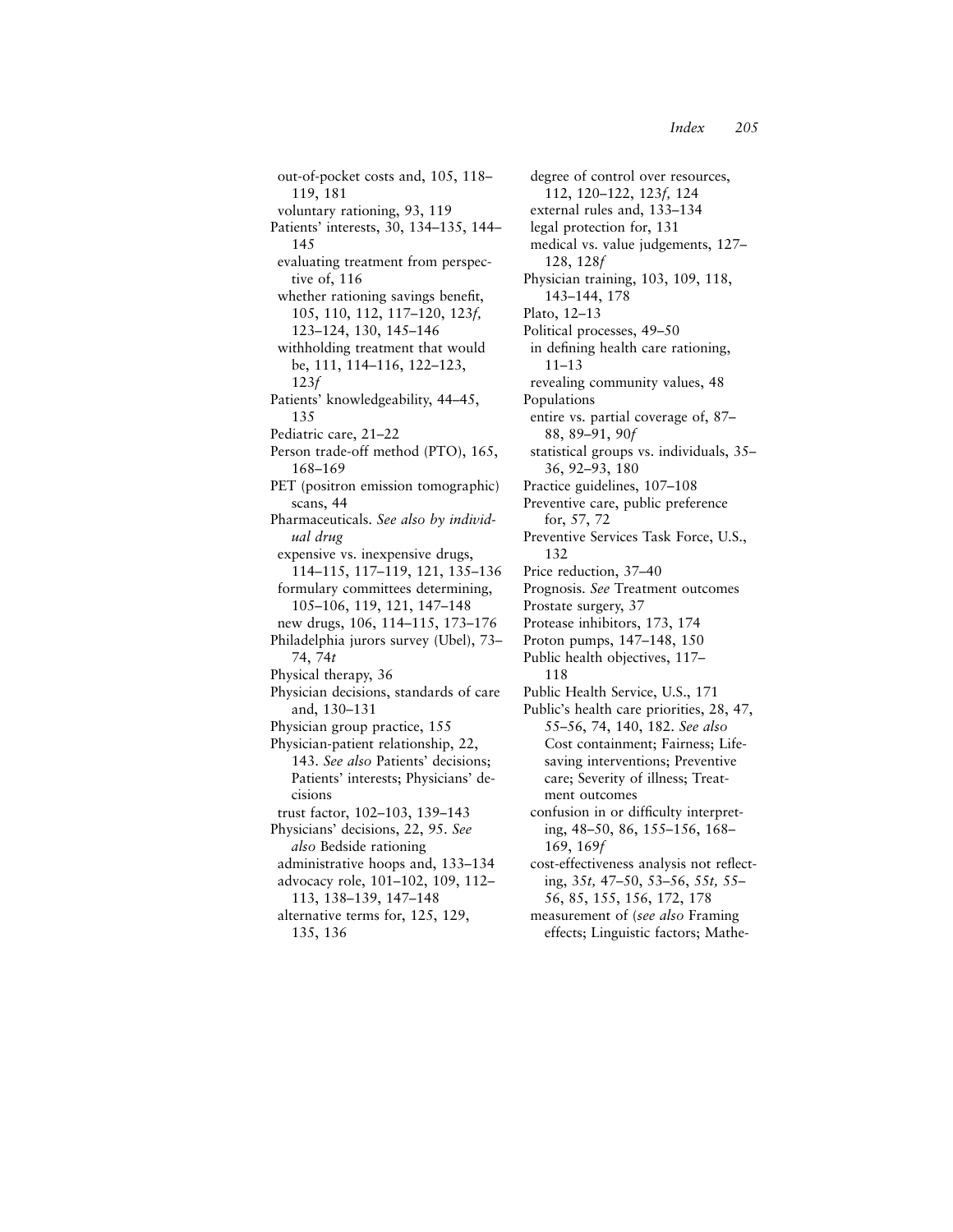Public's health care priorities (cont.) matics of measurement; Studies on health care priorities) assessing willingness to pay, 60–61 direct vs. indirect valuation, 168– 169, 169*f* ranking methods, 56–58 rating methods, 58–60 statistical populations vs. individual scenarios, 35–36, 92–93, 180 utility-elicitation, 50–51 subconscious influences, 62–64 Public values, Nord study of, 70–73, 71*f,* 74*t* QALY (Quality-adjusted life-year), 8– 9, 51, 53–54, 156–157, 159–161 CEA measurement, 8–9, 51, 53–54, 65 incorporating preferences, 159–161, 163–168, 164*f,* 165*f* measurement errors, 168–169, 169*f* the QALY trap, 161–163, 163*f,* 163–168, 164*f,* 165*f* Quality-of-life, 157. *See also* Treatment outcomes judgements about patients', 179–180 public priorities regarding, 57 Racial factors, 62–63, 85, 103–104. *See also* Discrimination Radiology testing, 11–12, 27, 142 contrast agents, 120, 129–130 Rand health insurance study, 42–43 Rationing decisions, public. *See* Public's health care priorities Rationing. *See* Bedside rationing; Cost-effectiveness analysis (CEA); Health care rationing Rawls, John, 182 Reimbursement arrangements capitation payments, 107, 109, 120, 177 fee-for-service, 109, 139, 140 Reimbursement decisions, 105–106

Rescue, rule of, 76 Restaurant story, 31. *See also* Moral hazard Rule of rescue, 76 Screening tests, 23, 44, 109, 126, 150 cervical cancer screening, 5–6, 131, 141–142 colon cancer screening, 23, 24–26, 37–38, 141 coronary, 129–130 MRI scanning, 20, 121–122, 130– 131 Self-interest, 73–74, 74*f* Severity of illness, 74*t,* 75*t* cost-effectiveness analysis and, 161– 162 public's prioritizing of, 56, 69–71, 71–76, 74*t,* 75*t,* 85, 156 Sigmoidoscopy. *See* Colon cancer screening Socially unacceptable behavior, 16– 17, 182 Societal financial interests, 129-130 Societal values. *See also* Public's health care priorities incorporating into CEA measures, 157, 161, 163*f,* 163–169, 164*f,* 165*f* patients' collective interests, 145 public health objectives, 117–118 Society of Medical Decision Making, 79 Socioeconomic factors, 103. *See also* Ability to pay; Out-of-pocket costs Socrates, 12–13 Standards of care, 130–131 Standards of evidence, 132–133 Statistical populations vs. individuals, 35–36, 92–93, 180 Statistical vs. individualized decisions, public preference and, 35– 36 Stories. *See* Patient care vignettes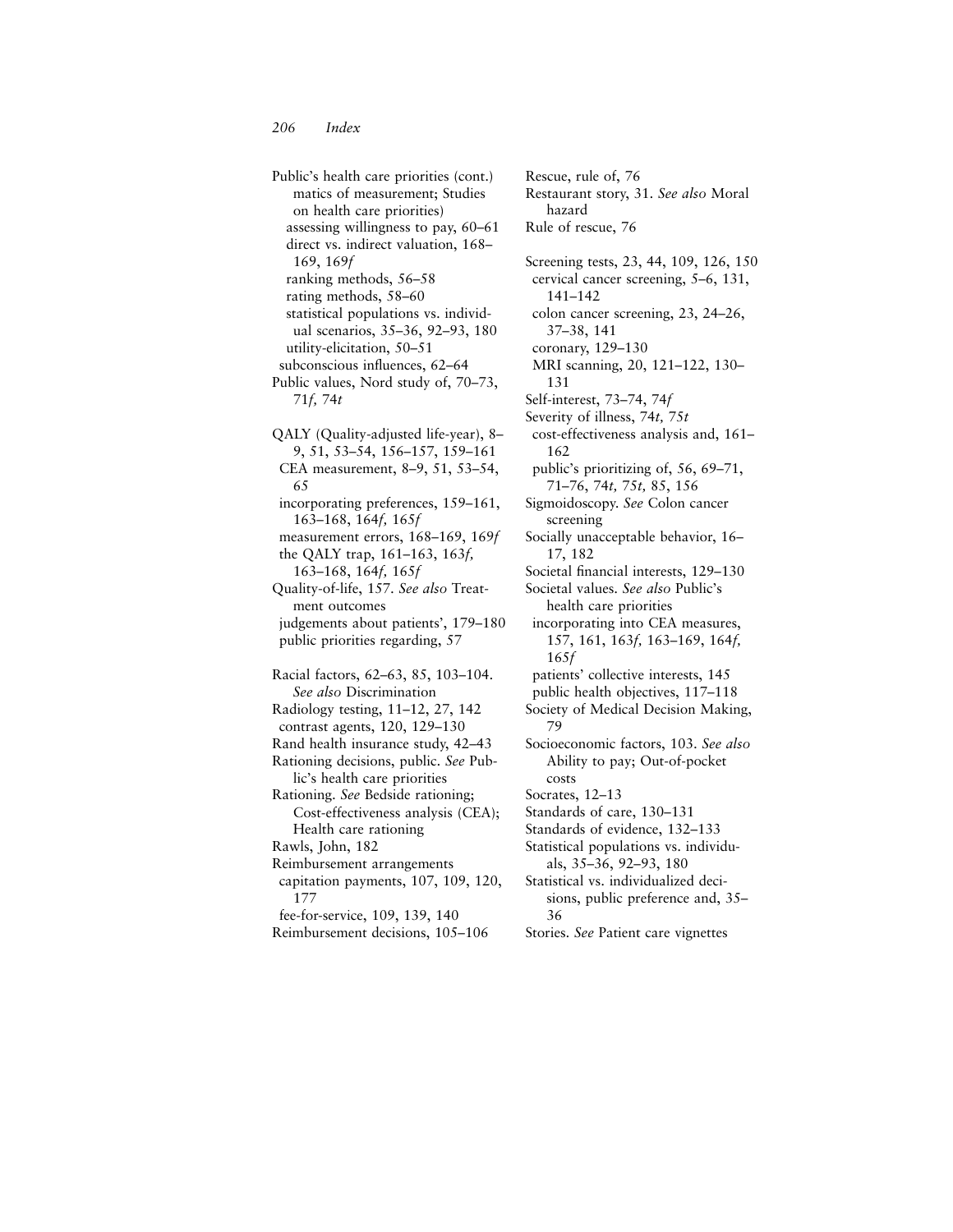allocation of scarce organs, 22, 81–

blood test vignette study, 93

bone marrow (Coby Howard story), 3–4, 18, 22, 46

Transplant study (Loewenstein), 82–

Treatment (medical), 18, 33–34, 35– 36, 55. *See also* Life saving interventions; Medical advances; *and by technology or intervention* alternative characterizations of, 125, 129, 135, 136

85, 118

kidney, 62–63 liver, 22

85

retransplants, 85

bone marrow, 107

Studies on health care priorities bioethics group members study (Ubel), 79–81 blood test study, 93 case vignettes survey (Asch), 126– 128 colon cancer screening vignette (Ubel), 79–81, 81*f,* 87–91, 88*f,* 90*f* critical care professionals study, 56, 57 Fowler et al. rating study, 58–59 Nord study of public values, 70–73, 71*f,* 74*t* pain pills follow-up study (Kahneman and Varey), 86, 89 Philadelphia jurors survey (Ubel), 72, 73–74, 74*t* Rand health insurance study, 42–43 transplant study (Loewenstein), 82– 85 utility assessment study (Ubel), 53– 56, 54*t,* 55*t,* 70 Suicidal patients, 59 Sulmasy, Dan, 119–120 Surgery, 37. *See also* Transplants; *and by procedure* Survival probability, 56, 57, 82–83, 92 Technologies, new. *See* Medical advances Third-party payers, 45, 105, 110, 121, 138, 174. *See also* Administrative rationing mechanisms bedside rationing and, 150–151, 176–177 responding to medical advances, 175–176 TMJ (temporomandibular joint) splints, 52 Tonsillectomy, 37 "Tragic choices," 20–21 Transfusions, 179–180

Transplants

distinguishing between necessary and beneficial, 14*f*, 15*f*, 24-30, 27–28, 29*f,* 43, 45, 177 marginal or infinitesimal benefits, 108, 148–149, 177–178 Treatment outcomes, 30, 72–76, 83, 118. *See also* Quality-of-life factored in CEA, 7, 15–158 improving disability levels, 71*f* reversibility of disorder, 57 survival probability, 56, 57, 82–83, 92 Treatment. *See* Treatment (medical) Triage policies, 70 Trust between patient and physician, 102–103, 139–143. *See also* Physician-patient relationship Ubel, Peter A., and colleagues bioethics group members study, 79– 81 cervical cancer screening vignette, 126–128, 128*f* colon cancer screening vignette, 79– 81, 81*f,* 87–91, 88*f,* 90*f*

- organ allocation survey, 82–85
- Philadelphia jurors' survey, 72, 73– 74, 74*t*